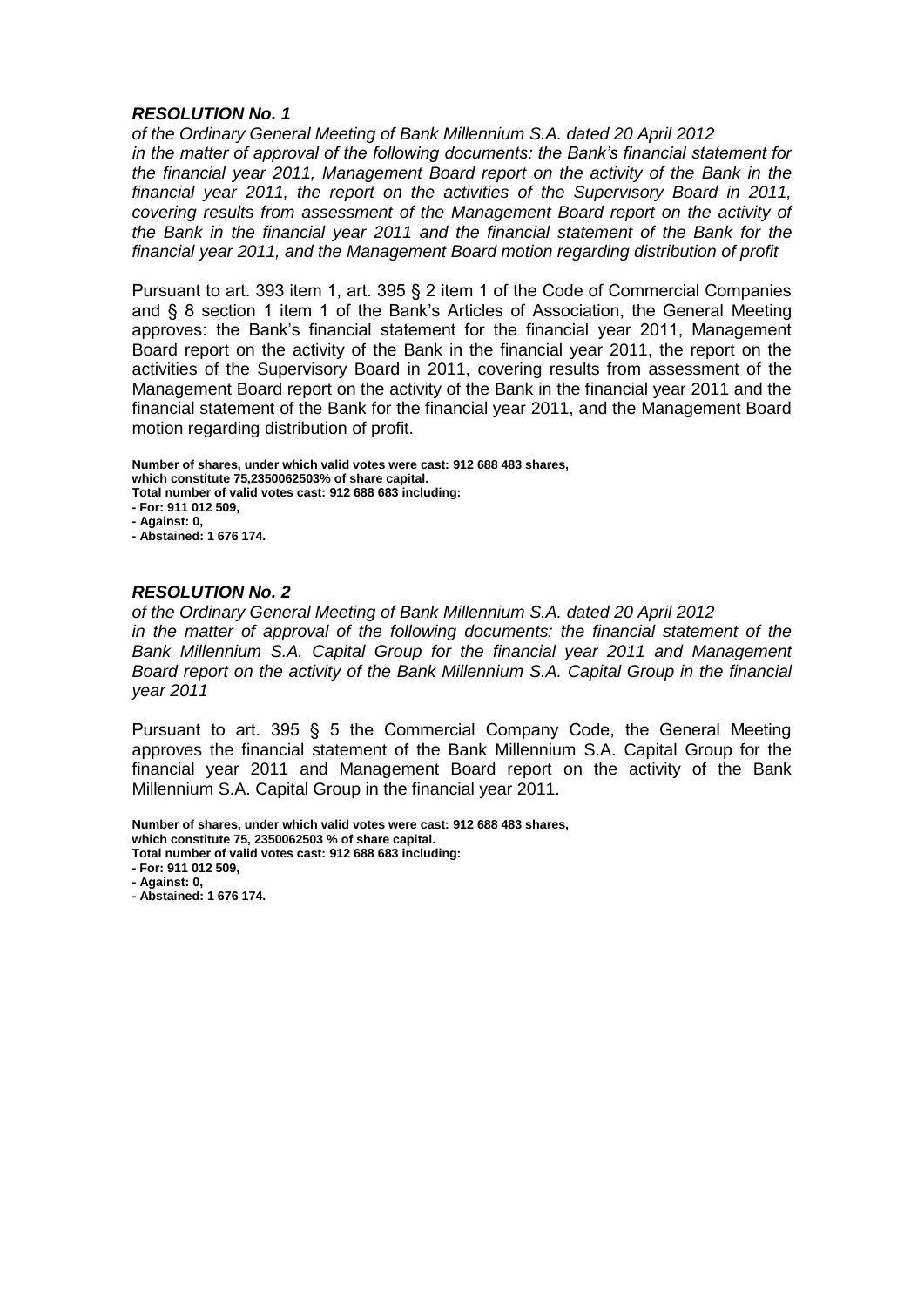*of the Ordinary General Meeting of Bank Millennium S.A. dated 20 April 2012 in the matter of discharging members of Management Board from the performance of their duties in the financial year 2011* 

Pursuant to art. 393 item 1, art. 395 § 2 item 3 of the Code of Commercial Companies and § 8 section 1 item 3 of the Bank's Articles of Association, the General Meeting discharges members of the Management Board for the performance of their duties in the financial year 2011:

- Mr Bogusław Kott - for the period from 1.01.2011 to 31.12.2011,

- Mr Joao Nuno Lima Bras Jorge - for the period from 1.01.2011 to 31.12.2011,

- Mr Fernando Maria Cardoso Rodrigues Bicho - for the period from 1.01.2011 to 31.12.2011,

- Ms Julianna Boniuk-Gorzelańczyk - for the period from 1.01.2011 to 31.12.2011,

- Ms Maria Jose Henriques Barreto De Matos De Campos for the period from 22.07.2011 to 31.12.2011,
- Mr Antonio Ferreira Pinto Junior for the period from 1.01.2011 to 22.07.2011,
- Mr Andrzej Gliński for the period from 1.01.2011 to 31.12.2011,

- Mr Wojciech Haase - for the period from 1.01.2011 to 31.12.2011,

- Mr Artur Klimczak - for the period from 1.01.2011 to 31.12.2011.

**Number of shares, under which valid votes were cast: 912 688 483 shares, which constitute 75,2350062503% of share capital.**

**Total number of valid votes cast: 912 688 683 including:**

- **- For: 910 177 509,**
- **- Against: 835 000, - Abstained: 1 676 174.**

## *RESOLUTION No. 4*

*of the Ordinary General Meeting of Bank Millennium S.A. dated 20 April 2012 in the matter of discharging members of Supervisory Board from the performance of their duties in the financial year 2011* 

Pursuant to art. 393 item 1, art. 395 § 2 item 3 of the Code of Commercial Companies and § 8 section 1 item 3 of the Bank's Articles of Association, the General Meeting discharges members of the Supervisory Board for the performance of their duties in the financial year 2011:

- Mr Maciej Bednarkiewicz - for the period from 1.01.2011 to 31.12.2011,

- Mr Ryszard Pospieszyński - for the period from 1.01.2011 to 31.12.2011,

- Mr Carlos Jorge Ramalho dos Santos Ferreira - for the period from 1.01.2011 to 31.12.2011,

- Mr Marek Furtek - for the period from 1.01.2011 to 31.12.2011,

- Mr Luis Maria Franca de Castro Pereira Coutinho - for the period from 1.01.2011 to 31.12.2011,

- Mr Vitor Manuel Lopes Fernandes – for the period from 1.01.2011 to 31.12.2011,

- Mr Andrzej Koźmiński - for the period from 1.01.2011 to 31.12.2011,

- Mr Antonio Manuel Palma Ramalho – za okres od 31.03.2011 r. do 31.12.2011 r.,

- Mr Paulo Jose de Ribeiro Moita de Macedo - for the period from 1.01.2011 to 31.03.2011,

- Mr Nelson Ricardo Bessa Machado - for the period from 1.01.2011 to 31.12.2011,

- Mr Marek Rocki - for the period from 1.01.2011 to 31.12.2011,

- Mr Dariusz Rosati - for the period from 1.01.2011 to 31.12.2011.

**Number of shares, under which valid votes were cast: 912 602 049 shares, which constitute 75,2278812973 % of share capital. Total number of valid votes cast: 912 602 049 including:**

**- For: 910 090 875,**

**- Against: 835 000,**

**- Abstained: 1 676 174.**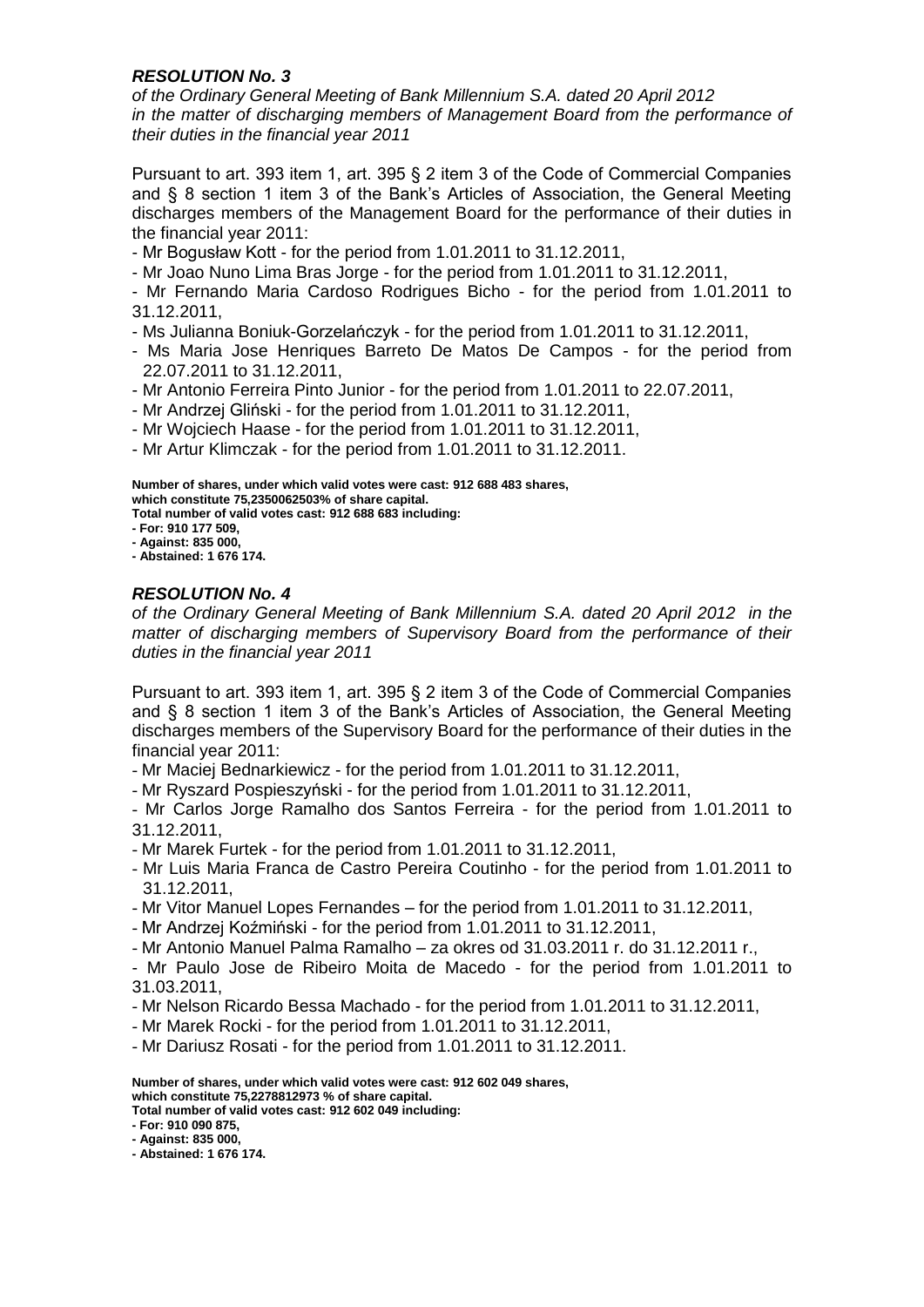*of the Ordinary General Meeting of Bank Millennium S.A. dated 20 April 2012 in the matter of distributing of profit for the financial year 2011* 

Pursuant to art. 395 § 2 item 2, art. 347 and art. 348 of the Commercial Companies Code and § 8 art. 1 item 2, § 36 and § 37 of the Bank's Articles of Association, the General Meeting resolves as follows:

1. To distribute and allocate the entire Bank's net profit for the financial year ending on December 31, 2011 in the amount of PLN 415.342.421,88 to reserve capital. 2. The Resolution comes into force upon its adoption.

**Number of shares, under which valid votes were cast: 912 682 223 shares, which constitute 75,2344902241% of share capital.**

**Total number of valid votes cast: 912 682 423 including:**

**- For: 911 006 249,**

**- Against: 0,**

**- Abstained: 1 676 174.**

### *RESOLUTION No. 6*

*of the Ordinary General Meeting of Bank Millennium S.A. dated 20 April 2012 in the matter of determining of the number of the Supervisory Board members*

Acting in pursuance to § 12 Sec. 1 of the Bank's Articles of Association, the General Meeting of Shareholders resolves as follows:

The General Meeting of Shareholders resolves that the Supervisory Board of the new common term of office, in which the mandates expire upon the holding of the General Meeting for approving the Bank's financial statement for the financial year 2014, shall be composed of at least 11 members.

It has been reported opposition to the Resolution No. 6.

**Number of shares, under which valid votes were cast: 912 688 483 shares, which constitute 75, 2350062503% of share capital. Total number of valid votes cast: 912 688 683 including:**

- **- For: 888 792 329,**
- **- Against: 19 108 114,**
- **- Abstained: 4 788 240.**

## *RESOLUTION No. 7*

*adopted by General Meeting of Shareholders of Bank Millennium S.A. on 20 April 2012 in the matter of selecting member of the Bank's Supervisory Board* 

Acting in pursuance to Art. 385 §1 of the Code of Commercial Companies and § 8 Sec. 2 pt 4 of the Bank's Articles of Association, the General Meeting of Shareholders resolves as follows:

### $§$  1

The Bank's General Meeting is appointing Mr. Nuno Manuel da Silva Amado as member of the Bank's Supervisory Board for the term of common office, in which the mandates expire upon the holding of the General Meeting for approving the Bank's financial statement for the financial year 2014.

§ 2

Resolution was adopted in the secret ballot.

**Number of shares, under which valid votes were cast: 912 688 349 shares, which constitute 75,2349952044% of share capital. Total number of valid votes cast: 912 688 549 including:**

**- For: 889 623 813,**

**- Against: 19 079 070,**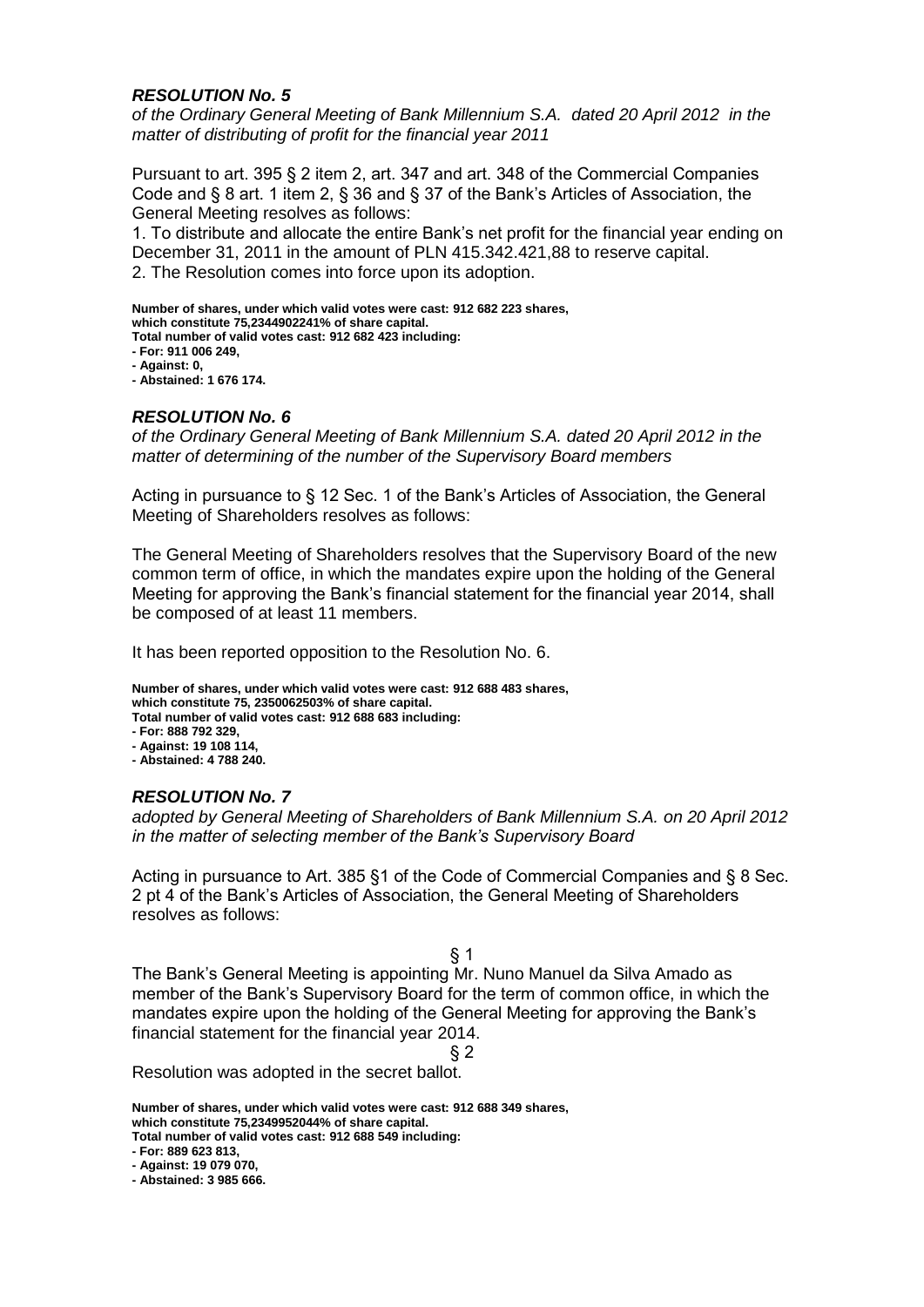*adopted by General Meeting of Shareholders of Bank Millennium S.A. on 20 April 2012 in the matter of selecting member of the Bank's Supervisory Board* 

Acting in pursuance to Art. 385 §1 of the Code of Commercial Companies and § 8 Sec. 2 pt 4 of the Bank's Articles of Association, the General Meeting of Shareholders resolves as follows:

§ 1

The Bank's General Meeting is appointing Mr. Maciej Bednarkiewicz as member of the Bank's Supervisory Board for the term of common office, in which the mandates expire upon the holding of the General Meeting for approving the Bank's financial statement for the financial year 2014.

 $§$  2

Resolution was adopted in the secret ballot.

**Number of shares, under which valid votes were cast: 912 688 349shares, which constitute 75,2349952044% of share capital. Total number of valid votes cast: 912 688 549 including: - For: 889 623 813, - Against: 19 079 070,**

**- Abstained: 3 985 666.**

### *RESOLUTION No. 9*

*adopted by General Meeting of Shareholders of Bank Millennium S.A. on 20 April 2012 in the matter of selecting member of the Bank's Supervisory Board* 

Acting in pursuance to Art. 385 §1 of the Code of Commercial Companies and § 8 Sec. 2 pt 4 of the Bank's Articles of Association, the General Meeting of Shareholders resolves as follows:

 $§$  1

The Bank's General Meeting is appointing Mr. Miguel de Campos Pereira de Braganca as member of the Bank's Supervisory Board for the term of common office, in which the mandates expire upon the holding of the General Meeting for approving the Bank's financial statement for the financial year 2014.

§ 2

Resolution was adopted in the secret ballot.

**Number of shares, under which valid votes were cast: 912 688 483 shares, which constitute 75,2350062503% of share capital.**

**Total number of valid votes cast: 912 688 683 including:**

**- For: 889 623 947, - Against: 19 079 070,**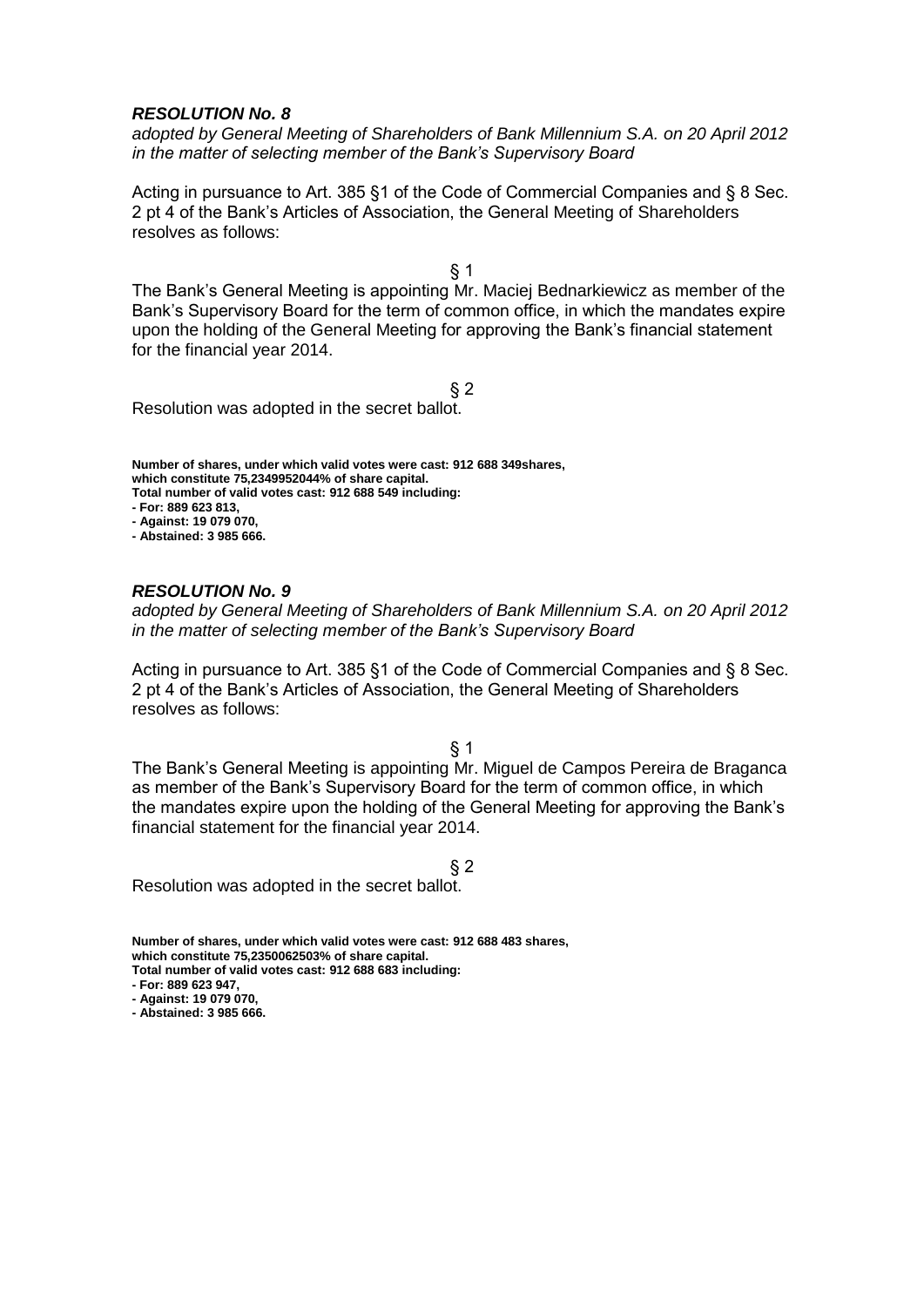*adopted by General Meeting of Shareholders of Bank Millennium S.A. on 20 April 2012 in the matter of selecting member of the Bank's Supervisory Board* 

Acting in pursuance to Art. 385 §1 of the Code of Commercial Companies and § 8 Sec. 2 pt 4 of the Bank's Articles of Association, the General Meeting of Shareholders resolves as follows:

§ 1

The Bank's General Meeting is appointing Mr. Luis Maria Franca da Castro Pereira Coutinho as member of the Bank's Supervisory Board for the term of common office, in which the mandates expire upon the holding of the General Meeting for approving the Bank's financial statement for the financial year 2014.

 $§$  2

Resolution was adopted in the secret ballot.

**Number of shares, under which valid votes were cast: 912 688 483 shares, which constitute 75, 2350062503% of share capital. Total number of valid votes cast: 912 688 683 including: - For: 889 623 947,**

**- Against: 19 079 070,**

**- Abstained: 3 985 666.**

### *RESOLUTION No. 11*

*adopted by General Meeting of Shareholders of Bank Millennium S.A. on 20 April 2012 in the matter of selecting member of the Bank's Supervisory Board* 

Acting in pursuance to Art. 385 §1 of the Code of Commercial Companies and § 8 Sec. 2 pt 4 of the Bank's Articles of Association, the General Meeting of Shareholders resolves as follows:

§ 1

The Bank's General Meeting is appointing Ms. Maria da Conceicao Mota Soares de Oliveira Calle Lucas as member of the Bank's Supervisory Board for the term of common office, in which the mandates expire upon the holding of the General Meeting for approving the Bank's financial statement for the financial year 2014.

§ 2

Resolution was adopted in the secret ballot.

**Number of shares, under which valid votes were cast: 912 688 483 shares, which constitute75,2350062503% of share capital. Total number of valid votes cast: 912 688 683 including:**

**- For: 889 623 947,**

**- Against: 19 079 070,**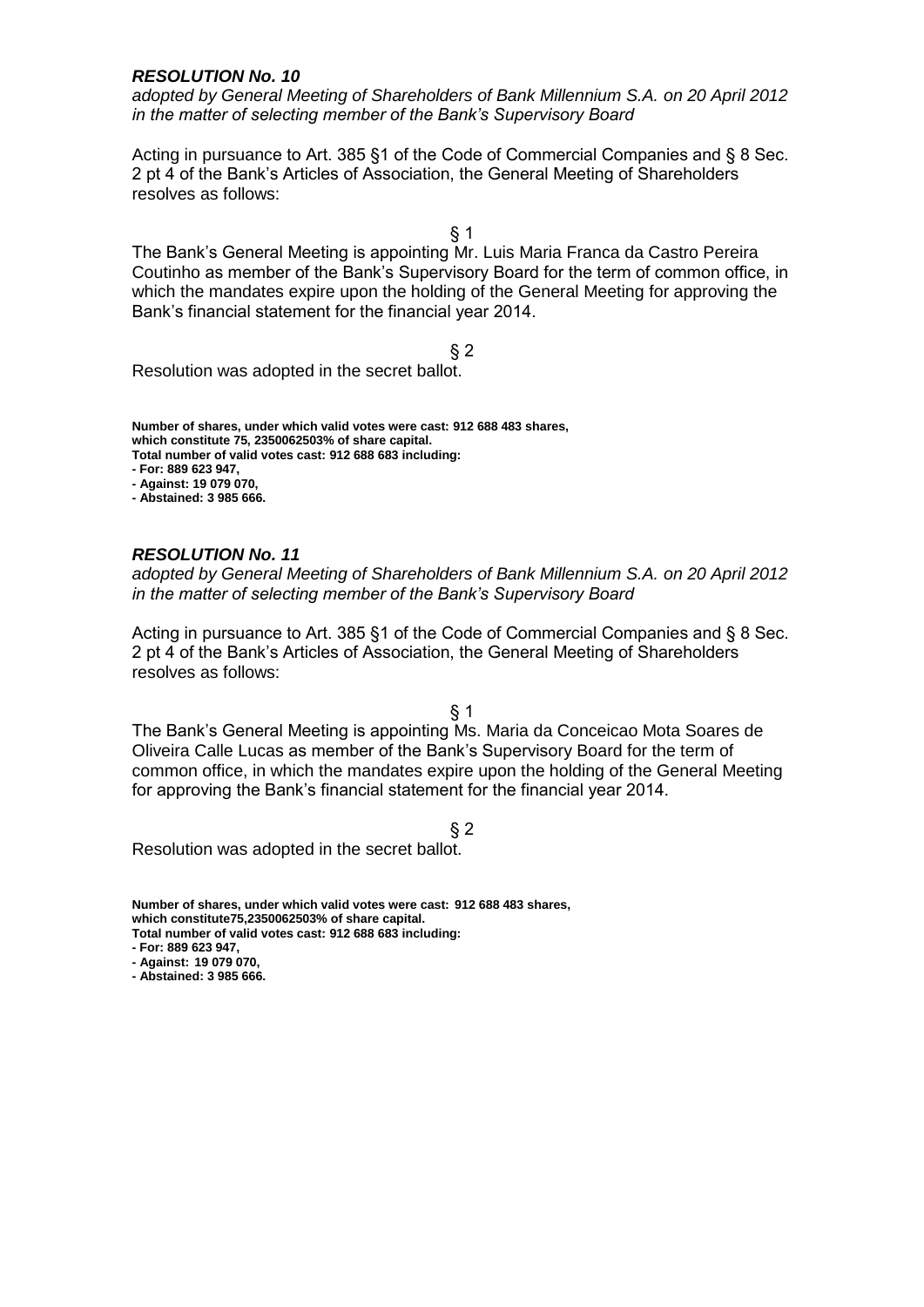*adopted by General Meeting of Shareholders of Bank Millennium S.A. on 20 April 2012 in the matter of selecting member of the Bank's Supervisory Board* 

Acting in pursuance to Art. 385 §1 of the Code of Commercial Companies and § 8 Sec. 2 pt 4 of the Bank's Articles of Association, the General Meeting of Shareholders resolves as follows:

§ 1

The Bank's General Meeting is appointing Mr. Marek Furtek as member of the Bank's Supervisory Board for the term of common office, in which the mandates expire upon the holding of the General Meeting for approving the Bank's financial statement for the financial year 2014.

 $§$  2

Resolution was adopted in the secret ballot.

**Number of shares, under which valid votes were cast: 912 688 483 shares, which constitute 75,2350062503% of share capital. Total number of valid votes cast: 912 688 683including: - For: 889 537 447,**

**- Against: 19 165 570,**

**- Abstained: 3 985 666.**

### *RESOLUTION No. 13*

*adopted by General Meeting of Shareholders of Bank Millennium S.A. on 20 April 2012 in the matter of selecting member of the Bank's Supervisory Board* 

Acting in pursuance to Art. 385 §1 of the Code of Commercial Companies and § 8 Sec. 2 pt 4 of the Bank's Articles of Association, the General Meeting of Shareholders resolves as follows:

§ 1

The Bank's General Meeting is appointing Mr. Krzysztof Kwiatkowski as member of the Bank's Supervisory Board for the term of common office, in which the mandates expire upon the holding of the General Meeting for approving the Bank's financial statement for the financial year 2014.

§ 2

Resolution was adopted in the secret ballot.

**Number of shares, under which valid votes were cast: 912 688 483 shares, which constitute 75,2350062503% of share capital. Total number of valid votes cast: 912 688 683 including: - For: 889 537 447,**

**- Against: 19 165 570,**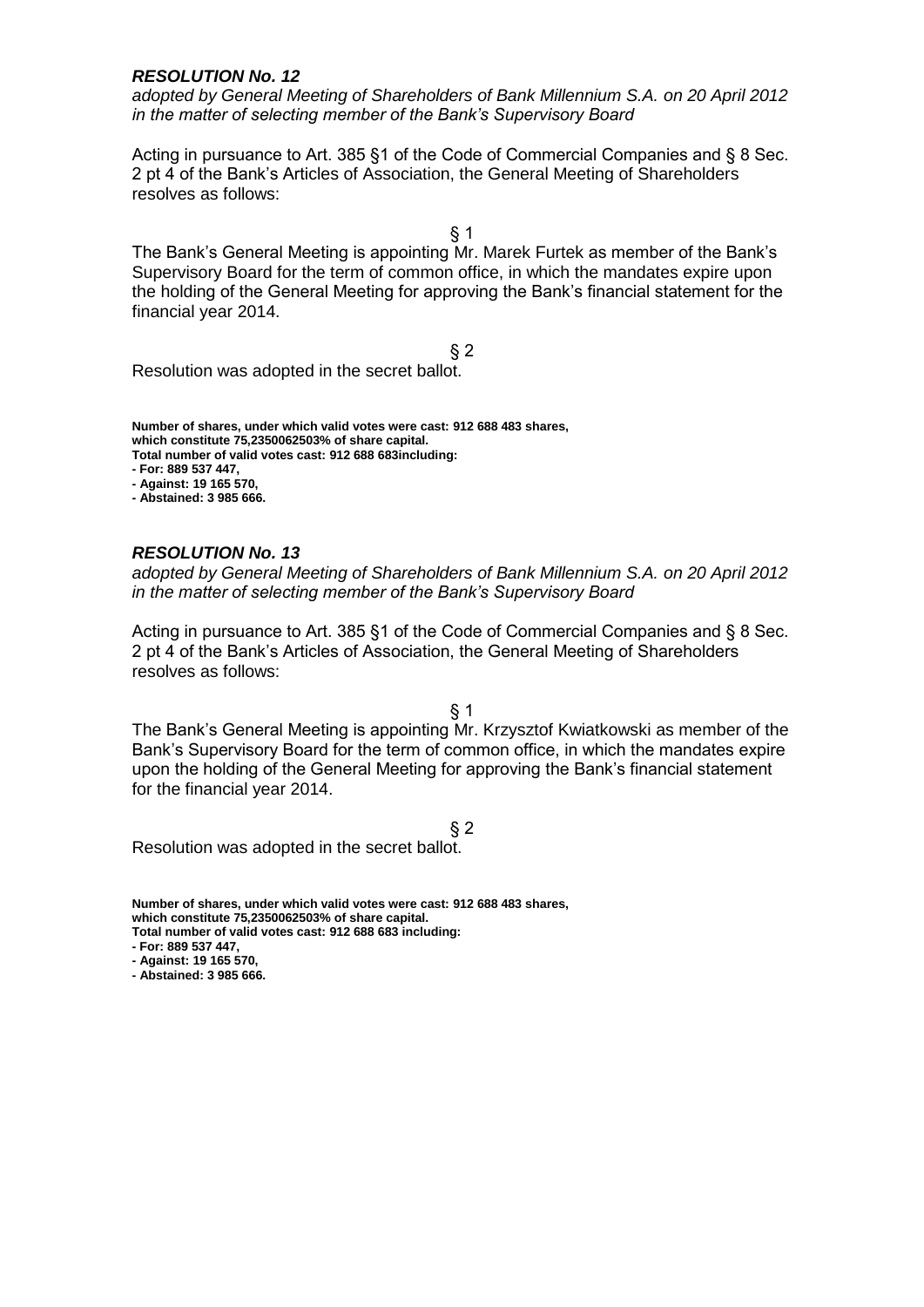*adopted by General Meeting of Shareholders of Bank Millennium S.A. on 20 April 2012 in the matter of selecting member of the Bank's Supervisory Board* 

Acting in pursuance to Art. 385 §1 of the Code of Commercial Companies and § 8 Sec. 2 pt 4 of the Bank's Articles of Association, the General Meeting of Shareholders resolves as follows:

§ 1

The Bank's General Meeting is appointing Mr. Andrzej Koźmiński as member of the Bank's Supervisory Board for the term of common office, in which the mandates expire upon the holding of the General Meeting for approving the Bank's financial statement for the financial year 2014.

 $§$  2

Resolution was adopted in the secret ballot.

**Number of shares, under which valid votes were cast: 912 688 483 shares, which constitute 75,2350062503% of share capital. Total number of valid votes cast: 912 688 683 including: - For: 857 723 947, - Against: 19 079 070,**

**- Abstained: 35 885 666.**

### *RESOLUTION No. 16*

*adopted by General Meeting of Shareholders of Bank Millennium S.A. on 20 April 2012 in the matter of selecting member of the Bank's Supervisory Board* 

Acting in pursuance to Art. 385 §1 of the Code of Commercial Companies and § 8 Sec. 2 pt 4 of the Bank's Articles of Association, the General Meeting of Shareholders resolves as follows:

§ 1

The Bank's General Meeting is appointing Mr. Marek Rocki as member of the Bank's Supervisory Board for the term of common office, in which the mandates expire upon the holding of the General Meeting for approving the Bank's financial statement for the financial year 2014.

§ 2 Resolution was adopted in the secret ballot.

**Number of shares, under which valid votes were cast: 912 688 483 shares, which constitute 75,2350062503 % of share capital.**

**Total number of valid votes cast: 912 688 683 including:**

**- For: 889 623 947,**

**- Against: 19 079 070,**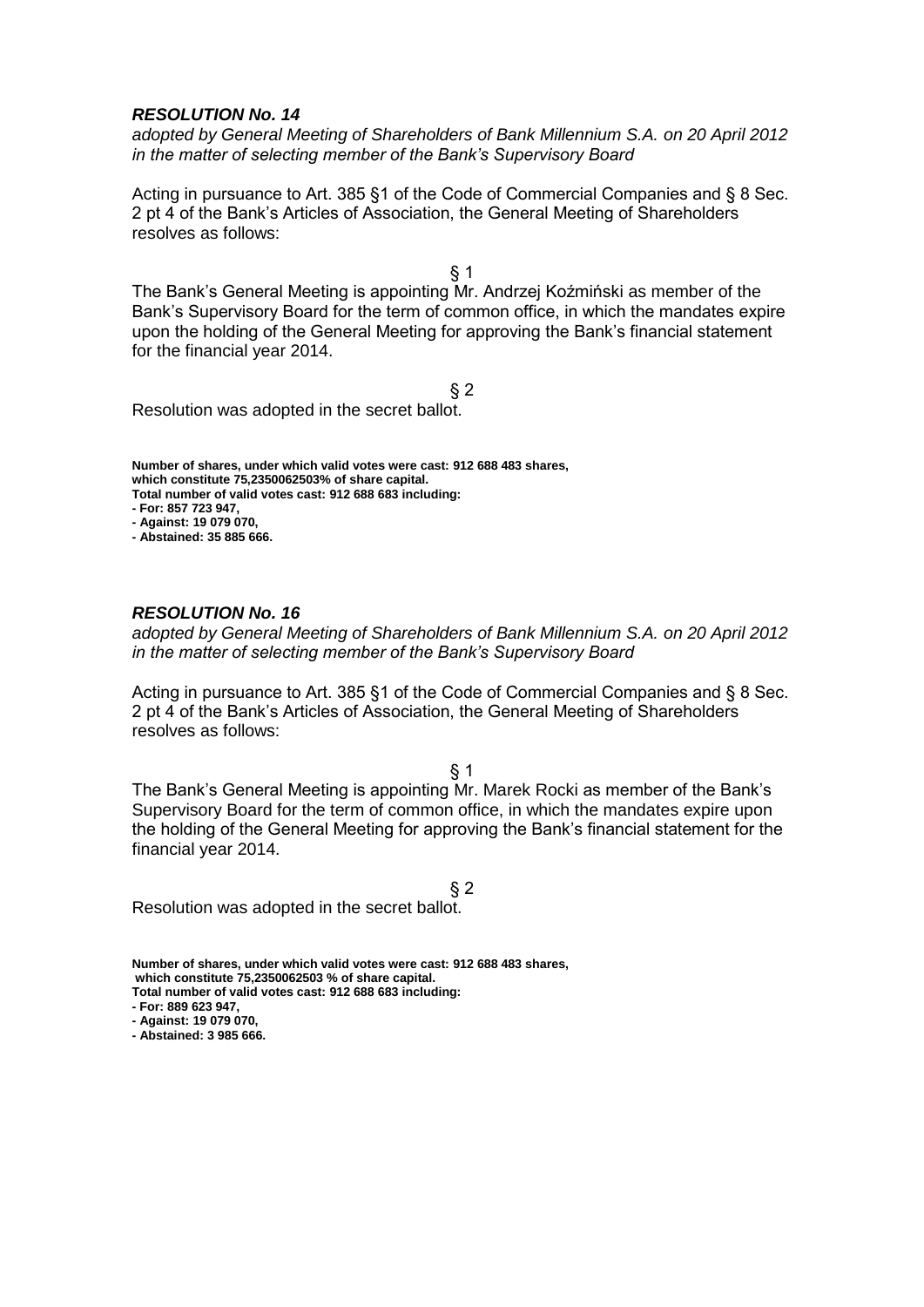*adopted by General Meeting of Shareholders of Bank Millennium S.A. on 20 April 2012 in the matter of selecting member of the Bank's Supervisory Board* 

Acting in pursuance to Art. 385 §1 of the Code of Commercial Companies and § 8 Sec. 2 pt 4 of the Bank's Articles of Association, the General Meeting of Shareholders resolves as follows:

§ 1

The Bank's General Meeting is appointing Mr. Dariusz Rosati as member of the Bank's Supervisory Board for the term of common office, in which the mandates expire upon the holding of the General Meeting for approving the Bank's financial statement for the financial year 2014.

 $§$  2

Resolution was adopted in the secret ballot.

**Number of shares, under which valid votes were cast: 912 688 483 shares, which constitute 75,2350062503 % of share capital. Total number of valid votes cast: 912 688 683 including:**

**- For: 889 537 447,**

**- Against: 19 165 570, - Abstained: 3 985 666.**

*RESOLUTION No. 18*

*adopted by General Meeting of Shareholders of Bank Millennium S.A. on 20 April 2012 in the matter of selecting member of the Bank's Supervisory Board* 

Acting in pursuance to Art. 385 §1 of the Code of Commercial Companies and § 8 Sec. 2 pt 4 of the Bank's Articles of Association, the General Meeting of Shareholders resolves as follows:

§ 1

The Bank's General Meeting is appointing Mr. Rui Manuel da Silva Teixeira as member of the Bank's Supervisory Board for the term of common office, in which the mandates expire upon the holding of the General Meeting for approving the Bank's financial statement for the financial year 2014.

§ 2

Resolution was adopted in the secret ballot.

**Number of shares, under which valid votes were cast: 912 688 483 shares, which constitute 75,2350062503 % of share capital.**

**Total number of valid votes cast: 912 688 683 including:**

**- For: 889 623 947,**

**<sup>-</sup> Against: 19 079 070,**

**<sup>-</sup> Abstained: 3 985 666.**